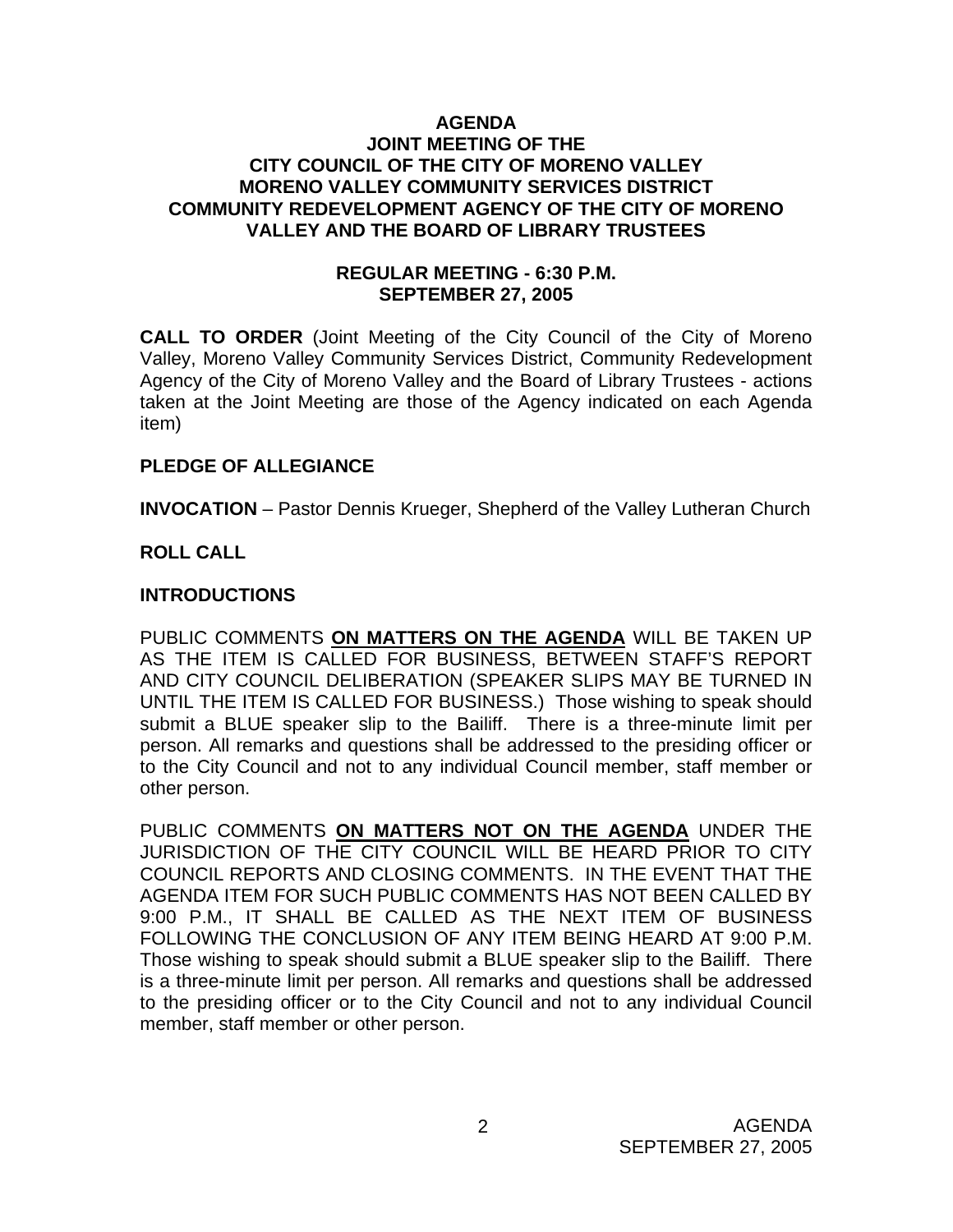### **JOINT CONSENT CALENDARS (SECTIONS A-D) OF THE CITY COUNCIL OF THE CITY OF MORENO VALLEY, MORENO VALLEY COMMUNITY SERVICES DISTRICT, COMMUNITY REDEVELOPMENT AGENCY OF THE CITY OF MORENO VALLEY, AND THE BOARD OF LIBRARY TRUSTEES**

All items listed under the Consent Calendars, Sections A, B, C, and D are considered to be routine and non-controversial, and may be enacted by one motion unless a member of the Council, Community Services District, Redevelopment Agency or the Board of Library Trustees requests that an item be removed for separate action. The motion to adopt the Consent Calendars is deemed to be a separate motion by each Agency and shall be so recorded by the City Clerk. Items withdrawn for report/discussion will be heard after public hearing items.

## **A. CONSENT CALENDAR** - **CITY COUNCIL**

- A1. ORDINANCES FIRST READING BY TITLE ONLY Recommendation: Waive reading of all Ordinance Introductions and read by title only.
- A2. MINUTES REGULAR MEETING OF SEPTEMBER 13, 2005 (Report of: City Clerk's Department) Recommendation: Approve as submitted.
- A3. WARRANT REPORT AUGUST 31, 2005 (Report of: Finance Department) Recommendation: Adopt Resolution No. 2005-92, approving the Warrant Report, dated August 2005, in the total amount of \$18,533,339.19.

### Resolution No. 2005-92

 A Resolution of the City Council of the City of Moreno Valley, California, Approving the Warrant Report Dated August 31, 2005

A4. PUBLIC MEETING REGARDING MAIL BALLOT PROCEEDINGS FOR PROJECTS\*: TENTATIVE TRACT 31257 – BALLOTED ITEMS: CSD ZONE B, CSD ZONE D, NPDES; TENTATIVE TRACT 31591 – BALLOTED ITEMS: CSD ZONE B, CSD ZONE D, NPDES; TENTATIVE TRACTS 32834 & 32836 – BALLOTED ITEMS: CSD ZONE B, CSD ZONE E-12, NPDES; TENTATIVE TRACT 32835 – BALLOTED ITEM: NPDES; APN 477-780-005 (EL POLLO LOCO RESTAURANT) – BALLOTED ITEM: NPDES; APNS 297-140-029 - 297-140-032, APNS 297-140-029 - 297-140- 036 (MORENO VALLEY HEALTH, LLC) – BALLOTED ITEMS: CSD ZONE M, NPDES (\*LOCATIONS OF THE PROJECTS ARE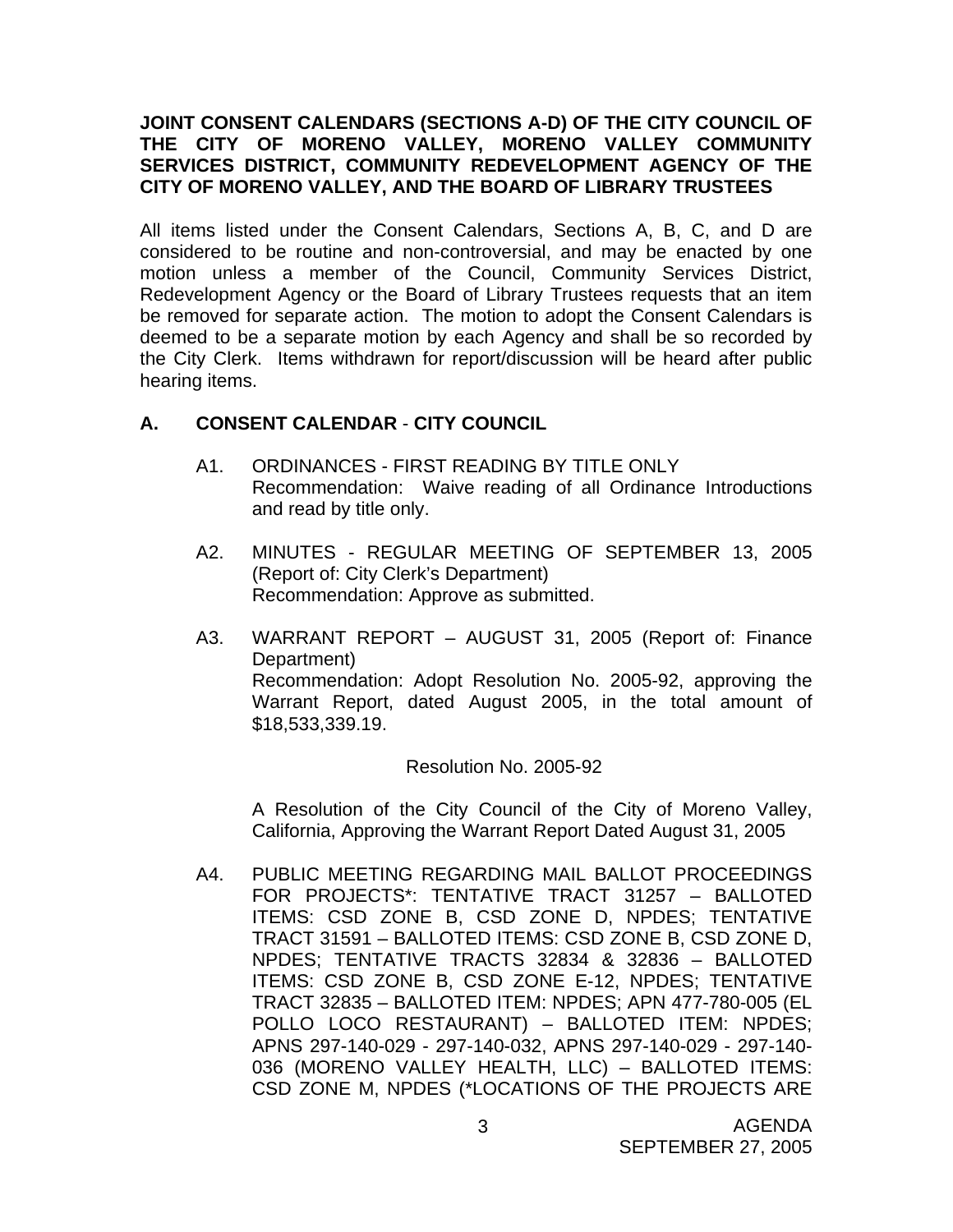LISTED IN THE BODY OF THE STAFF REPORT) (Report of: Public Works Department) Recommendation: Accept public comments regarding the mail ballot proceedings for Tentative Tracts 31257, 31591, 32834, 32835 and 32836 (and all their affected phases), APN 477-780-005 (and any division thereof) El Pollo Loco Restaurant and APNs 297- 140-029, 297-140-030, 297-140-031, 297-140-032, 297-140-033, 297-140-034, 297-140-035 and 297-140-036 (and any division thereof) Moreno Valley Health, LLC for approval of the National Pollutant Discharge Elimination System (NPDES) regulatory rate schedule.

- A5. ACCEPTANCE OF AWARD FOR FISCAL YEAR 2005 EDWARD BYRNE MEMORIAL JUSTICE ASSISTANCE GRANT (JAG) PROGRAM FUNDING ALLOCATION (Report of: Police Department) Recommendation: Accept the four-year Edward Byrne Memorial Justice Assistance Grant (JAG) funding award in the amount of \$132,361 to fund one Traffic Unit Community Service Officer II for a two-year period.
- A6. APPROVAL OF VAL VERDE UNIFIED SCHOOL DISTRICT LINE EXTENSION AGREEMENT FOR INDIAN MIDDLE SCHOOL (Report of: Public Works Department) Recommendation: Approve the Line Extension Agreement by and between the City of Moreno Valley and the Val Verde Unified School District for Indian Middle School.
- A7. RATIFICATION OF MEMORANDUM OF UNDERSTANDING BY AND BETWEEN VOLUNTEER CENTER OF RIVERSIDE COUNTY AND THE CITY OF MORENO VALLEY FOR INFORMATION AND REFERRAL SERVICES VIA TOLL-FREE OR 211 NUMBER (Report of: Administrative Services Department) Recommendation: Ratify the Memorandum of Understanding (MOU) by and between the Volunteer Center of Riverside County (VCRC) and the City of Moreno Valley for Information and Referral Services via toll-free or 211 Number.
- A8. FINAL MAP 22709 SINGLE FAMILY RESIDENTIAL PROJECT, AMENDMENT TO AGREEMENT FOR PUBLIC IMPROVEMENTS (TIME EXTENSION); WEST SIDE OF MORENO BEACH DRIVE, NORTH OF JOHN F. KENNEDY DRIVE; SUBDIVIDER: WESTERN PACIFIC HOUSING, INC., 16755 VON KARMAN AVENUE, SUITE 200, IRVINE, CA 92606 (Report of: Public Works Department)

Recommendation: Authorize the Mayor to execute the Amendment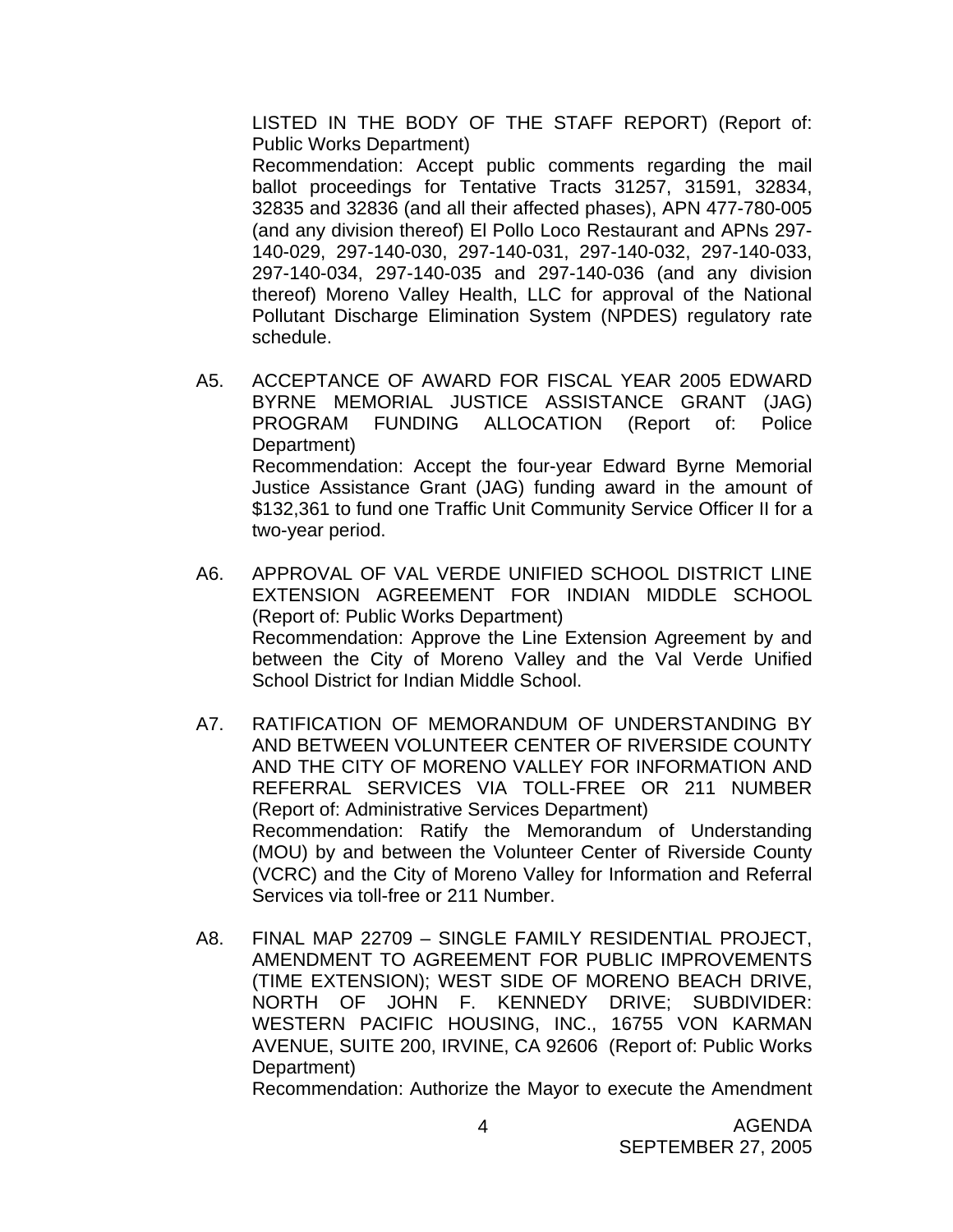to Agreement for Public Improvements for Final Map 22709; and instruct the City Clerk to forward the completed Amendment to Agreement for Public Improvements to the County Recorder's Office for recordation.

A9. FINAL MAP 22709-1 – SINGLE FAMILY RESIDENTIAL PROJECT, AMENDMENT TO AGREEMENT FOR PUBLIC IMPROVEMENTS (TIME EXTENSION); WEST SIDE OF MORENO BEACH DRIVE, NORTH OF JOHN F. KENNEDY DRIVE; SUBDIVIDER: WESTERN PACIFIC HOUSING, INC., 16755 VON KARMAN AVENUE, SUITE 200, IRVINE, CA 92606 (Report of: Public Works Department) Recommendation: Authorize the Mayor to execute the Amendment to Agreement for Public Improvements for Final Map 22709-1; and

instruct the City Clerk to forward the completed Amendment to Agreement for Public Improvements to the County Recorder's Office for recordation.

- A10. REQUEST ADOPTION OF PLANS AND SPECIFICATIONS, AND AUTHORIZATION TO ADVERTISE FOR CONSTRUCTION BIDS FOR THE PEPPER STREET IMPROVEMENTS FROM ALESSANDRO BOULEVARD TO SHERMAN AVENUE. PROJECT NO. 03-14668523 (Report of: Public Works Department) Recommendation: Adopt the plans and specifications that are on file in the office of the City Engineer; and authorize the City Clerk to advertise the project for construction bids.
- A11. REQUEST REJECTION OF ALL BIDS AND AUTHORIZATION TO RE-ADVERTISE FOR CONSTRUCTION BIDS FOR THE AQUEDUCT BIKE TRAIL FROM JOHN F. KENNEDY DRIVE TO CACTUS AVENUE, FROM GRAHAM STREET TO BAY AVENUE, AND COTTONWOOD AVENUE TO PAN AM BOULEVARD. PROJECT NOS. 02-46165321 AND 98-92492 (Report of: Public Works Department)

 Recommendation: Reject all bids opened on August 30, 2005 for the construction of the Aqueduct Bike Trail; adopt the revised specifications that are on file in the office of the City Engineer; and authorize the City Clerk to re-advertise the Aqueduct Bike Trail project for construction bids.

### **B. CONSENT CALENDAR** - **COMMUNITY SERVICES DISTRICT**

B1. ORDINANCES - FIRST READING BY TITLE ONLY Recommendation: Waive reading of all Ordinance Introductions and read by title only.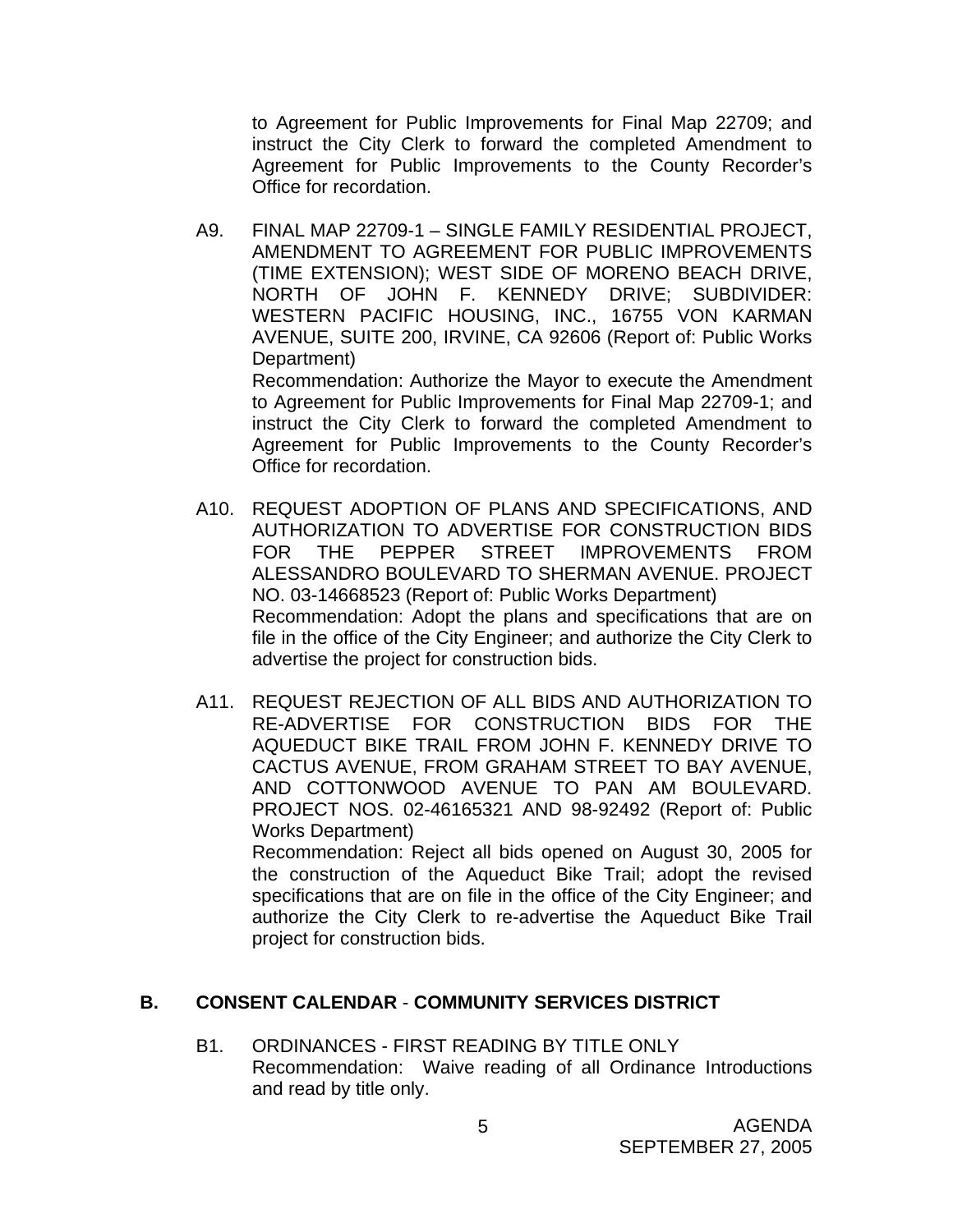- B2. MINUTES REGULAR MEETING OF SEPTEMBER 13, 2005 (Report of: City Clerk's Department) Recommendation: Approve as submitted.
- B3. PUBLIC MEETING REGARDING MAIL BALLOT PROCEEDINGS FOR PROJECTS\*: TENTATIVE TRACT 31257 – BALLOTED ITEMS: CSD ZONE B, CSD ZONE D, NPDES; TENTATIVE TRACT 31591 – BALLOTED ITEMS: CSD ZONE B, CSD ZONE D, NPDES; TENTATIVE TRACTS 32834 & 32836 – BALLOTED ITEMS: CSD ZONE B, CSD ZONE E-12, NPDES; TENTATIVE TRACT 32835 – BALLOTED ITEM: NPDES; APN 477-780-005 (EL POLLO LOCO RESTAURANT) – BALLOTED ITEM: NPDES; APNS 297-140-029 - 297-140-032, APNS 297-140-029 - 297-140- 036 (MORENO VALLEY HEALTH, LLC) – BALLOTED ITEMS: CSD ZONE M, NPDES (\*LOCATIONS OF THE PROJECTS ARE LISTED IN THE BODY OF THE STAFF REPORT) (Report of: Public Works Department)

 Recommendation: Accept public comments regarding the mail ballot proceedings for Moreno Valley Health, LLC – APNs 297-140- 029, 297-140-030, 297-140-031, 297-140-032 (and any division thereof) for inclusion into CSD Zone M (Commercial/Industrial Improved Median Maintenance); Tentative Tracts 31257, 31591, 32834 and 32836 (and all their affected phases) for inclusion into CSD Zone B (Residential Street Lighting); Tentative Tracts 31257 and 31591 (and all their affected phases) for inclusion into CSD Zone D (Parkway Landscape Maintenance); and Tentative Tracts 32834 and 32836 (and all their affected phases) for inclusion into CSD Zone E-12 and approval of the annual charges.

# **C. CONSENT CALENDAR** - **COMMUNITY REDEVELOPMENT AGENCY**

- C1. ORDINANCES FIRST READING BY TITLE ONLY Recommendation: Waive reading of all Ordinance Introductions and read by title only.
- C2. MINUTES REGULAR MEETING OF SEPTEMBER 13, 2005 (Report of: City Clerk's Department) Recommendation: Approve as submitted.

# **D. CONSENT CALENDAR** - **BOARD OF LIBRARY TRUSTEES**

D1. ORDINANCES - FIRST READING BY TITLE ONLY Recommendation: Waive reading of all Ordinance Introductions and read by title only.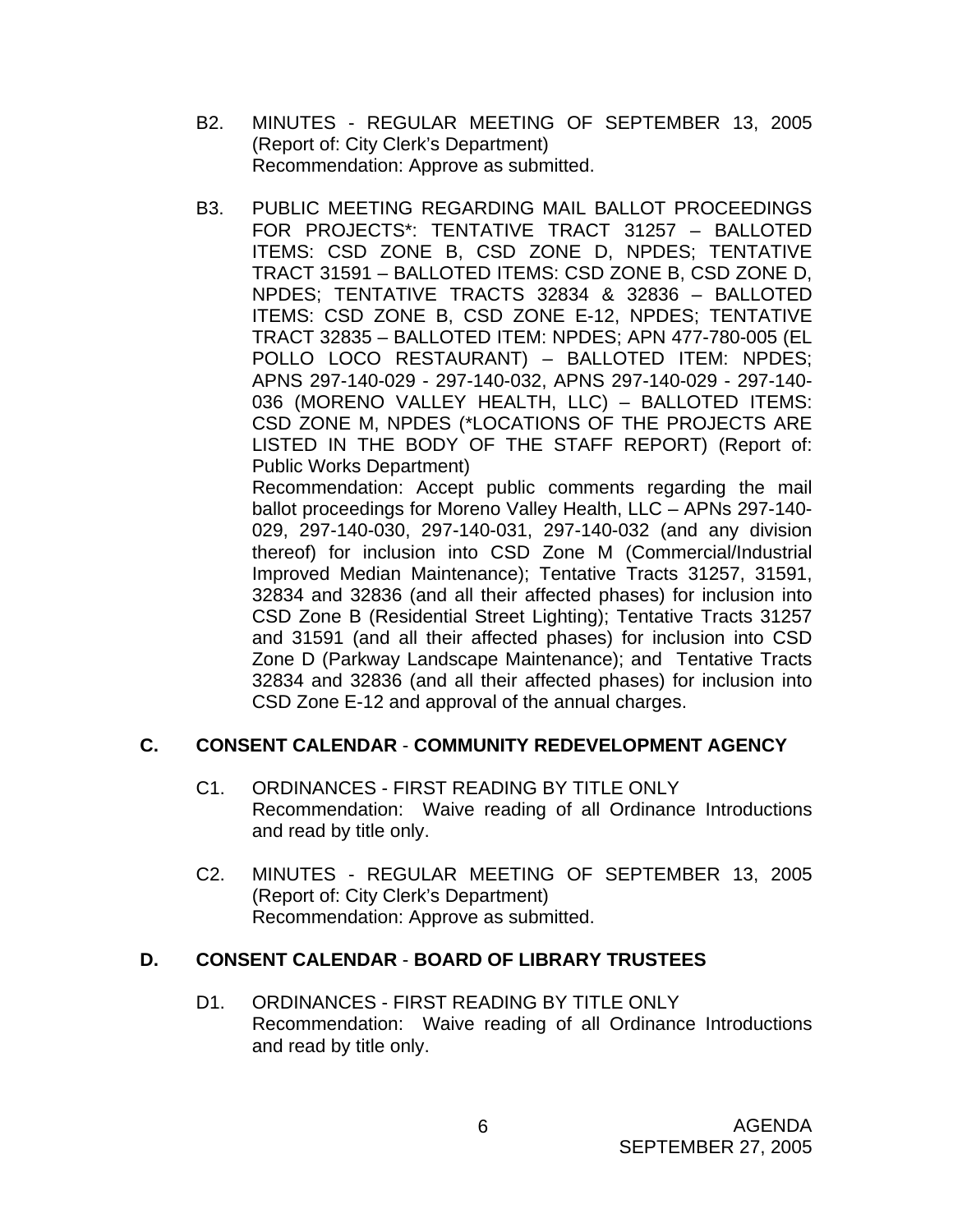D2. MINUTES - REGULAR MEETING OF SEPTEMBER 13, 2005 (Report of: City Clerk's Department) Recommendation: Approve as submitted.

# **E. PUBLIC HEARINGS**

Questions or comments from the public on a Public Hearing matter are limited to five minutes per individual and must pertain to the subject under consideration.

 Those wishing to speak should complete and submit a GOLDENROD speaker slip to the Bailiff.

- E1. CONTINUATION OF THE PUBLIC HEARING FOR THE MAIL BALLOT PROCEEDING FOR TENTATIVE TRACT 31305 (AND ALL AFFECTED PHASES) FOR APPROVAL OF THE NATIONAL POLLUTANT DISCHARGE ELIMINATION SYSTEM (NPDES) REGULATORY RATE SCHEDULE. LOCATED AT THE NORTHWEST CORNER OF EUCALYPTUS AVENUE AND NASON STREET (Report of: Public Works Department) Recommendation: That the City Council, after conducting the public hearing:
	- 1. Tabulate the mail ballot for Tentative Tract 31305 (and all affected phases) for the NPDES regulatory rate schedule;
	- 2. Verify and accept the result of the mail ballot proceeding as identified on the Official Tally Sheet and Assessor Parcel Number (APN) listing;
	- 3. Receive and file with the City Clerk's Office the accepted Official Tally Sheet and APN listing; and
	- 4. If approved, authorize and impose the NPDES maximum regulatory rate for Tentative Tract 31305.
- E2. REQUEST TO CONTINUE PUBLIC HEARING ON ORDINANCE REPEALING AND REENACTING CHAPTERS 3.28 AND 3.42 OF THE CITY OF MORENO VALLEY MUNICIPAL CODE RELATING TO DEVELOPMENT IMPACT FEES FOR RESIDENTIAL AND COMMERCIAL AND INDUSTRIAL DEVELOPMENT, TO OCTOBER 11, 2005 (Report of: Finance Department) Recommendation: That the City Council continue the Public Hearing on an ordinance repealing and reenacting Chapters 3.28 and 3.42 of the City of Moreno Valley Municipal Code relating to development impact fees for residential and commercial and industrial development, to October 11, 2005.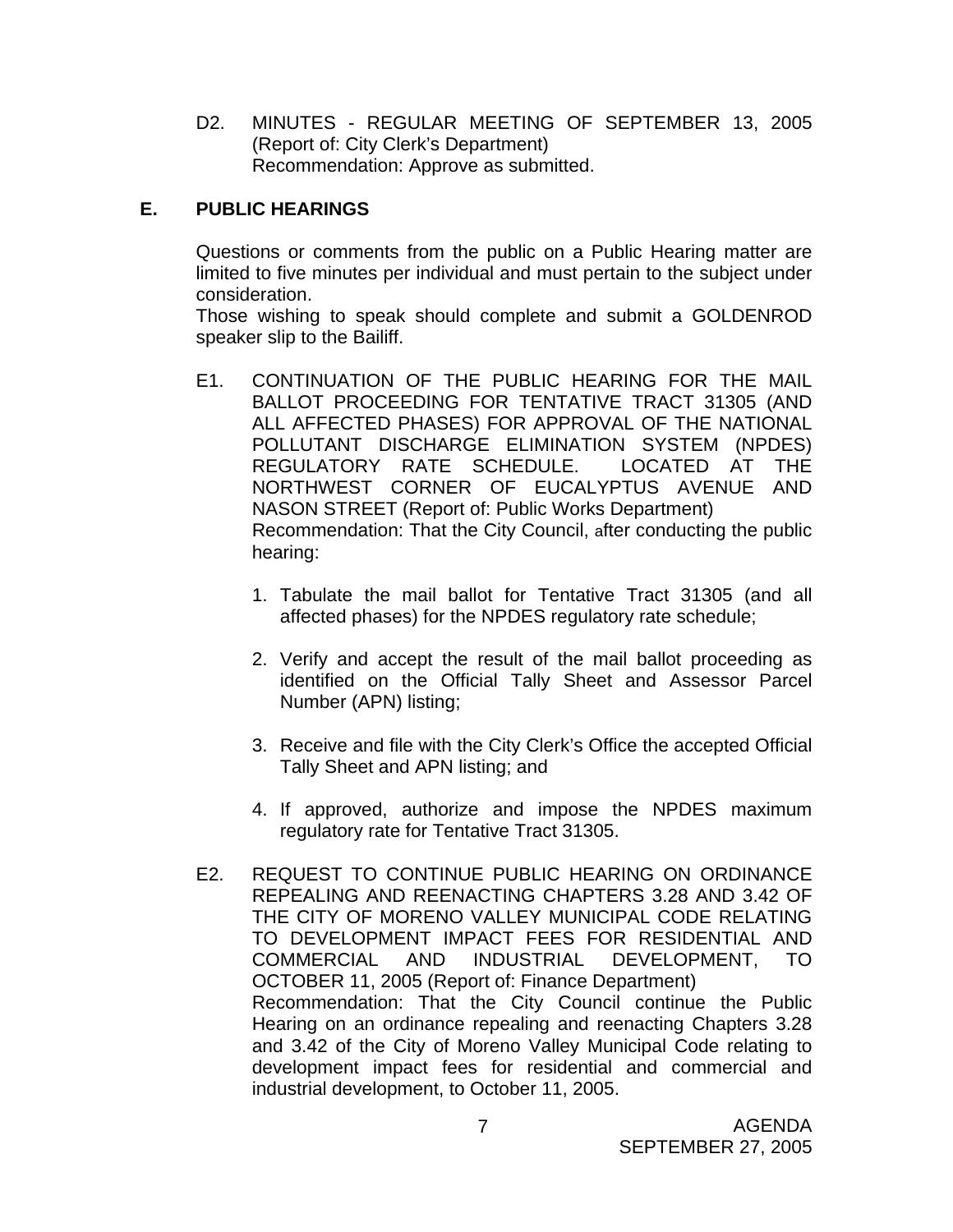## **F. ITEMS REMOVED FROM CONSENT CALENDARS FOR DISCUSSION OR SEPARATE ACTION**

# **G. REPORTS**

G1. ORDINANCE AMENDING CHAPTERS 1.10, 2.21, 2.29, 6.02, 6.04, 8.14, 8.60, 9.01, 9.02, 9.03, 9.07, 9.08, 9.09, 9.11, 9.12, 9.13, 9.14, 9.15, 9.16, 9.17, 10.02, AND 11.06 OF THE CITY OF MORENO VALLEY MUNICIPAL CODE REGARDING MODIFICATIONS TO THE TITLE OF THE COMMUNITY & ECONOMIC DEVELOPMENT DIRECTOR AND DEPARTMENT (Report of: City Clerk's Department)

 Recommendation: That the City Council introduce Ordinance No. 694, amending Chapters 1.10, 2.21, 2.29, 6.02, 6.04, 8.14, 8.60, 9.01, 9.02, 9.03, 9.07, 9.08, 9.09, 9.11, 9.12, 9.13, 9.14, 9.15, 9.16, 9.17, 10.02, and 11.06 of the City of Moreno Valley Municipal Code regarding modifications to the title of the Community & Economic Development Department and Director. (Roll call required).

# Ordinance No. 694

 An Ordinance of the City Council of the City of Moreno Valley, California, Amending Chapters 1.10, 2.21, 2.29, 6.02, 6.04, 8.14, 8.60, 9.01, 9.02, 9.03, 9.07, 9.08, 9.09, 9.11, 9.12, 9.13, 9.14, 9.15, 9.16, 9.17, 10.02, and 11.06 of the City of Moreno Valley Municipal Code Regarding Modifications to the Title of the Community & Economic Development Department and Director

- G2. PRIORITIZATION AND USE OF FUNDS FOR THE PAVEMENT MANAGEMENT PROGRAM, STREET IMPROVEMENT PROGRAM, AND SPEED HUMP PROGRAM; ESTABLISHMENT OF A POLICY ON PRIORITIZATION OF USE OF FUNDS FOR THE CITY DEVELOPMENT IMPACT FEE (DIF) PROGRAM, AND ADOPT THE THREE-YEAR CAPITAL IMPROVEMENT PROGRAM REVISIONS (Report of: Public Works Department) Recommendation: That the City Council:
	- 1. Approve staff recommendations for Prioritization and Use of Funds for the Pavement Management Program, Private Street Improvement Program, and Speed Hump Program;
	- 2. Approve staff recommendations for establishing a policy on prioritization of use of funds for the City Development Impact Fee (DIF) Program and Western Riverside Council of Governments (WRCOG) Transportation Uniform Mitigation Fee (TUMF) Program;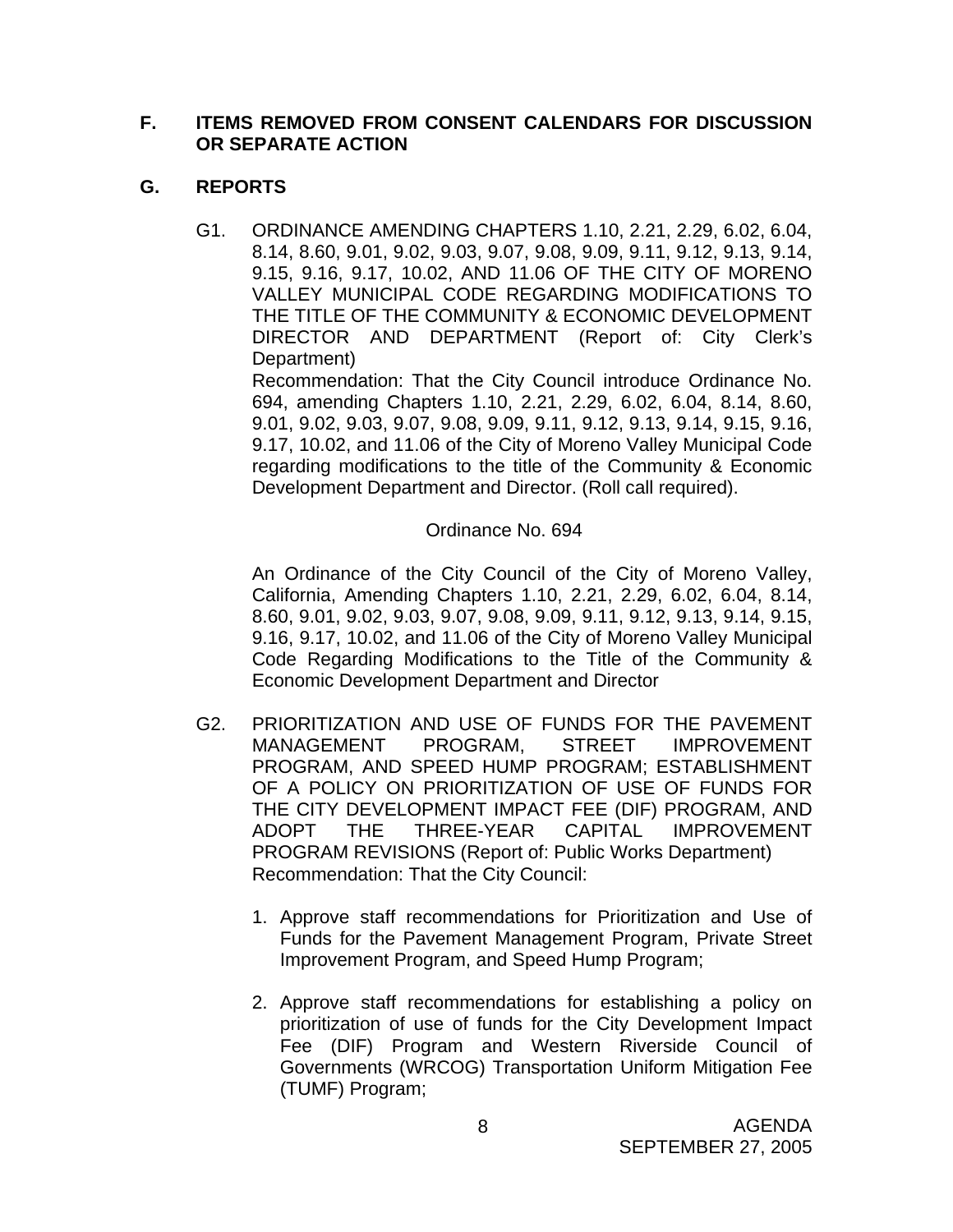- 3. Approve revisions to the Street Improvement Program to prioritize projects for FY 2005/2006, FY 2006/2007, and FY 2007/2008;
- 4. Approve the Arterial Infill Program Priority List;
- 5. Adopt the 3-year Capital Improvement Program Revisions to the Capital Projects list;
- 6. Amend the FY 2005/2006 Budget to include revisions to the Capital Projects List of the Capital Improvements Program; and
- 7. Authorize the Finance Director to amend the FY 2005/2006 Budget.
- G3. LEGISLATIVE UPDATE (Report of: Interim Assistant City Manager) Recommendation: That the City Council receive and file this informational report.
- G4. CITY MANAGER'S REPORT (Informational Oral Presentation not for Council action)

## **H. LEGISLATIVE ACTIONS**

ORDINANCES - 1ST READING AND INTRODUCTION – NONE

ORDINANCES - 2ND READING AND ADOPTION

H1. ORDINANCE NO. 693 - AN ORDINANCE OF THE CITY COUNCIL OF THE CITY OF MORENO VALLEY, CALIFORNIA, AMENDING SECTION 9.02.020 OF TITLE 9 OF THE CITY OF MORENO VALLEY MUNICIPAL CODE PERMITTED USES TABLE TO ESTABLISH A NEW LIGHT INDUSTRIAL ZONE WITH IDENTIFIED PERMITTED USES, AND MODIFY THE USES PERMITTED IN THE BUSINESS PARK DESIGNATION AND REQUIRE A CONDITIONAL USE PERMIT FOR STORAGE LOTS OR MINI-WAREHOUSES IN THE COMMUNITY COMMERCIAL; MODIFY SECTION 9.09.140 TO ADD ADDITIONAL WORDING WITH REGARD TO THE COMPATIBILITY OF SELF-STORAGE WAREHOUSES; AND MODIFY THE PURPOSE OF THE INDUSTRIAL ZONES (SECTION 9.05.020) TO PROVIDE A PURPOSE FOR THE NEWLY ESTABLISHED LIGHT INDUSTRIAL ZONING, AND TO REVISE THE PURPOSE OF THE BUSINESS PARK DESIGNATION. IN ADDITION, THE ZONING ATLAS WILL ALSO BE MODIFIED TO CHANGE ZONING FROM BUSINESS PARK TO LIGHT INDUSTRIAL. THE ZONE CHANGE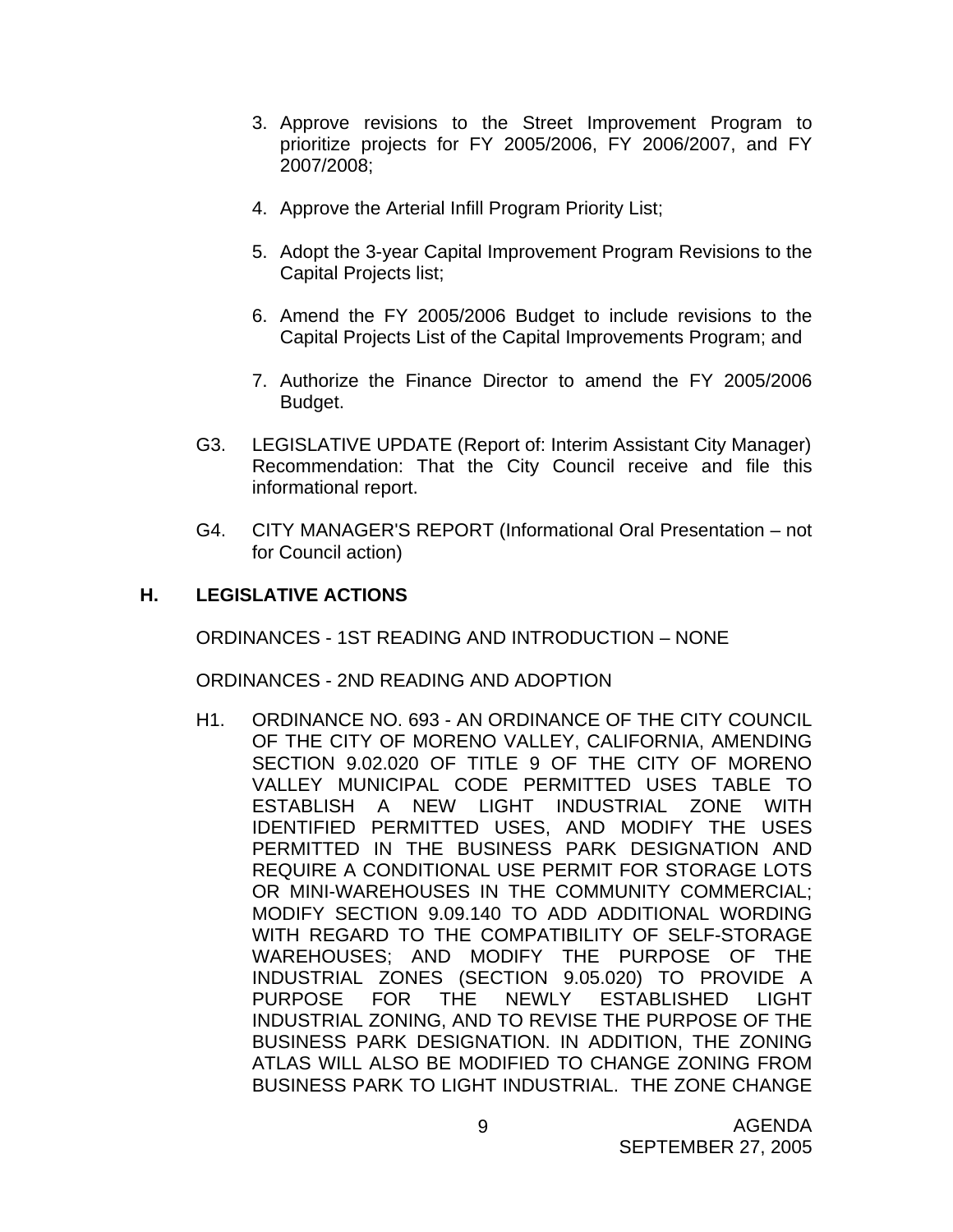WILL AFFECT PORTIONS OF THE AREA SOUTH OF ALESSANDRO BOULEVARD, NORTH OF CACTUS AVENUE, EAST OF ELSWORTH STREET, AND WEST OF HEACOCK STREET (RECEIVED FIRST READING AND INTRODUCTION SEPTEMBER 13, 2005 ON A 5-0 VOTE) (Report of: Community Development Department)

Recommendation: Adopt Ordinance No. 693.

#### Ordinance No. 693

 An Ordinance of the City Council of the City of Moreno Valley, California, Amending Section 9.02.020 of Title 9 of the City of Moreno Valley Municipal Code, Permitted Uses Table to Establish a New Light Industrial Zone with Identified Permitted Uses, and Modify the Uses Permitted in the Business Park Designation and Require a Conditional Use Permit for Storage Lots or Mini-Warehouses in the Community Commercial; Modify Section 9.09.140 to Add Additional Wording with Regard to the Compatibility of Self-Storage Warehouses; and Modify the Purpose of the Industrial Zones (Section 9.05.020) to Provide a Purpose for the Newly Established Light Industrial Zoning, and to Revise the Purpose of the Business Park Designation. In Addition, the Zoning Atlas will also be Modified to Change Zoning from Business Park to Light Industrial. The Zone Change will Affect Portions of the Area South of Alessandro Boulevard, North of Cactus Avenue, East of Elsworth Street, and West of Heacock Street

#### ORDINANCES - URGENCY ORDINANCES - NONE

### RESOLUTIONS – NONE

### PUBLIC COMMENTS **ON ANY SUBJECT NOT ON THE AGENDA** UNDER THE JURISDICTION OF THE CITY COUNCIL

Those wishing to speak should complete and submit a BLUE speaker slip to the Bailiff. There is a three-minute time limit per person. All remarks and questions shall be addressed to the presiding officer or to the City Council and not to any individual Council member, staff member or other person.

### **CLOSING COMMENTS AND/OR REPORTS OF THE CITY COUNCIL, COMMUNITY SERVICES DISTRICT, OR COMMUNITY REDEVELOPMENT AGENCY**